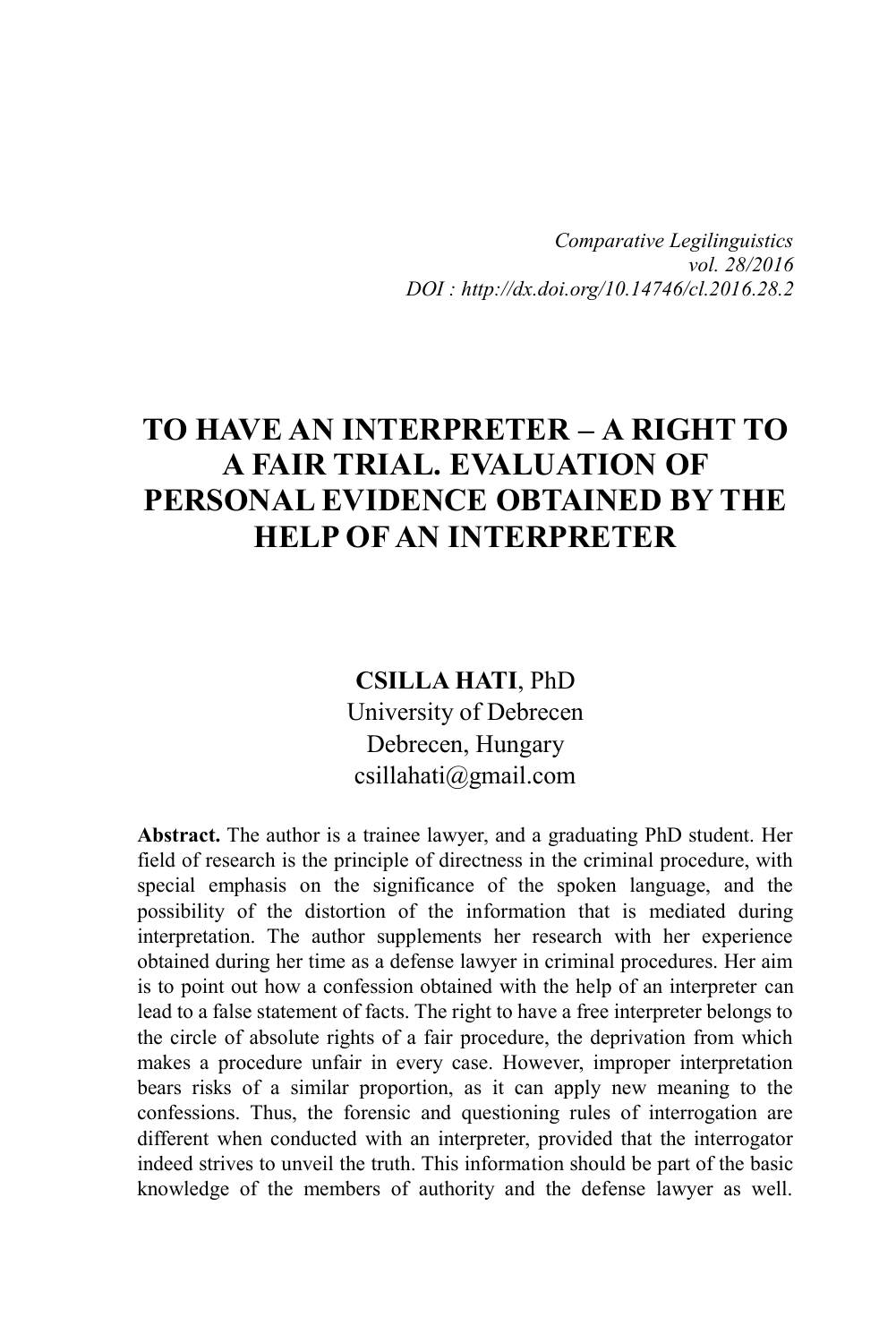However, both the judge and the interpreter must keep it in mind that the parties might intentionally apply such linguistic means which result in the distortion of information.

**Keywords***:* interpretation, criminal procedure, personal evidence, legal language

#### **PRAWO DO SPRAWIEDLIWEGO PROCESU. OCENA ZEZNAŃ UZYSKANYCH PRZY POMOCY TŁUMACZA**

**Abstrakt**: Celem niniejszej pracy jest podkreślenie, że zeznania uzyskane od świadka na drodze tłumaczenia mogą prowadzić do błędnych ustaleń faktów. Prawo do bezpłatnego skorzystania z usług tłumaczeniowych jest jednym z podstawowych praw, które musza być zapewnione w sprawiedliwym procesie sądowym. Niezapewnienie tłumaczenia lub tłumaczenie słabej jakości może prowadzić do niewłaściwej interpretacji sensu wypowiedzi co z kolei ma kluczowy wpływ na wyrok. Z tego powodu , śledczy który chce dotrzeć do prawdy powinien stosować inne procedury przesłuchania i stawiać inne pytania podczas przesłuchania z udziałem tłumacza, niż podczas przesłuchania bez tłumaczenia. Wspomniane różnice w procedurach powinny być szeroko znane, wszystkim osobom biorącym udział w procesie sądowym, jednakże sędzia i tłumacz musi pamiętać ponadto, o możliwości celowego użycia przez strony takich środków językowych, które mogą wypaczać fakty.

**Słowa klucze**: tłumaczenie, postępowanie karne, język prawa, język prawny, przesłuchanie

# **The special significance of personal evidence**

During the criminal procedure, the process of verification includes the reconstruction of past events for the sake of establishing the statement of facts. A central part of the criminal procedure is the court trial. During the exploration of a well-grounded statement of facts, one can attribute, among the means of verification that formulate the rational conviction of the judge, great significance to confession, as personal evidence. In many cases, it is the principle of directness that allows for the proceeding judge to, for example, perceive a decline in the mental state of the accused that influences both the criminal procedure and the sentence, which information could get lost when an interpreter is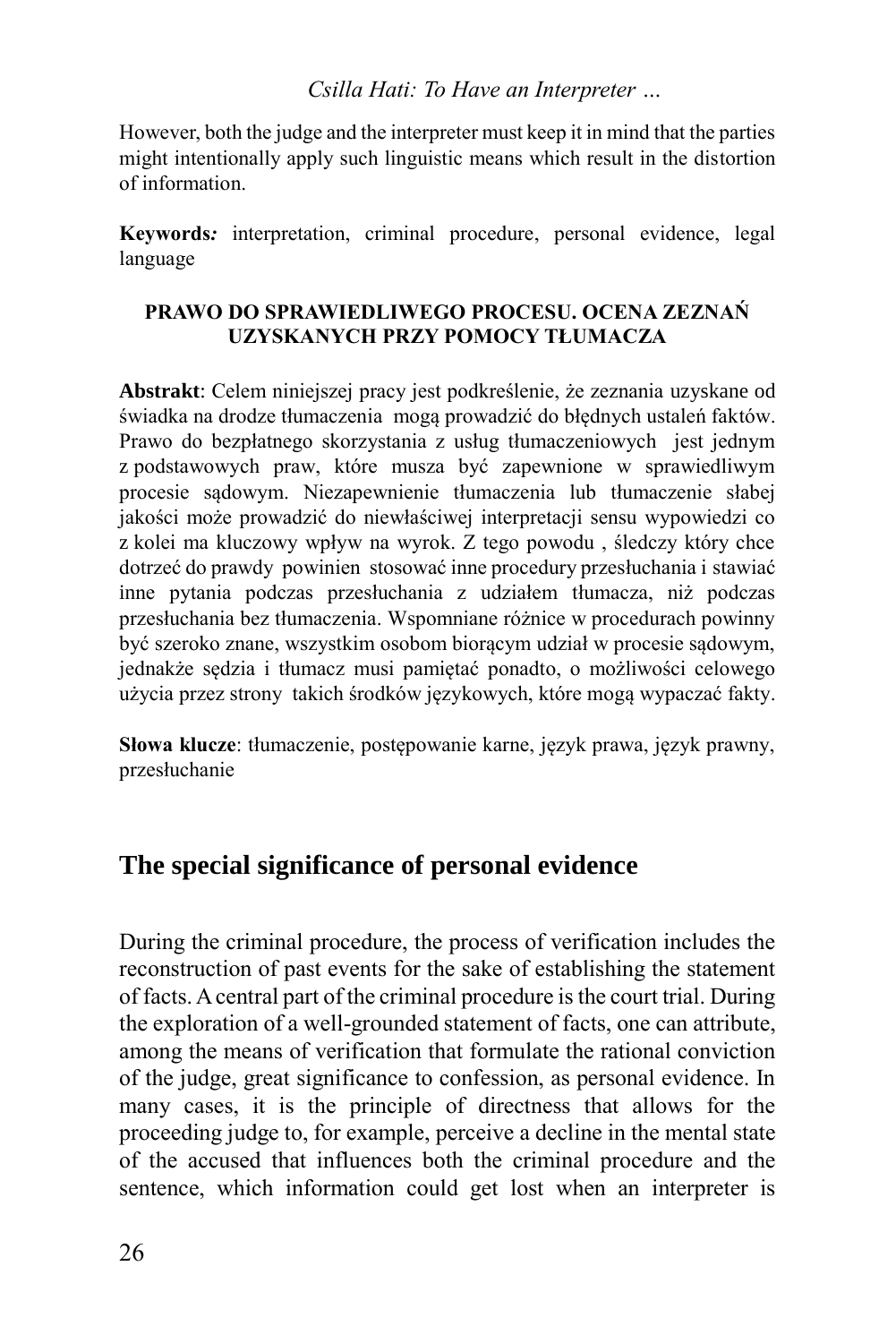#### *Comparative Legilinguistics 2016/28*

mediating, due to different linguistic characteristics.

The obtaining, and later, the evaluation of personal evidence demands great attention from the proceeding judge, as it could, by nature, easily mislead the process of verification. During interrogation and over its course, the execution of adequate supervision is required from the court, in order to guarantee the legal obtainment of evidence. Accordingly, the process of questioning (its manner, content and justifiability) – that influences the course of interrogation perhaps to the greatest extent – needs to be kept under appropriate control. The presiding judge must ensure that the manner of questioning does not damage the human dignity of the interrogated person, that the question is not suitable to influence anyone, that it does not include the answer, that it refers to the case, that it is asked by the competent person, it does not hurt the authority of the trial, and it is not aimed again and again the same fact. On failing to do so, the obtained personal evidence cannot be used as evidence during the procedure, according to procedural law.

The most effective means for influencing in communication is the application of the appropriate type of question or questioning technique (Kővágó, 2009:160). Certain questions are suitable to influence both subsequent remembering and the answers given based on that. Interrogation includes the reconstruction of past events, the presentation of things seen or perceived by the interrogated person via the reviving of memories about them. During questioning, the facilitation of this recalling process is allowed, however, questions of leading nature, questions that include the answer and qualify as suggestive cannot be asked during the procedure. Questions that can have a suggestive effect are, among others, assuming questions and expecting questions, but declaratory statements given with a questioning tone can have a suggestive effect as well. The expecting question prepares a particular answer, which in many cases leads to the birth of an untruthful confession. The recognition of the appearance of these forbidden types of questions is difficult in practice, and it is reasonable to take many evaluating factors into consideration. It is quite difficult to ask a question that does not suggest the opinion of the interrogator. When using different types of questions and wording, one may expect different answers as well. Thus, certain questioning techniques have secondarily a controlling and leading function as well. According to other opinions however, this secondary function of questioning is applicable to all questioning, regardless of its content and linguistic structure. According to Lempp, a question always contains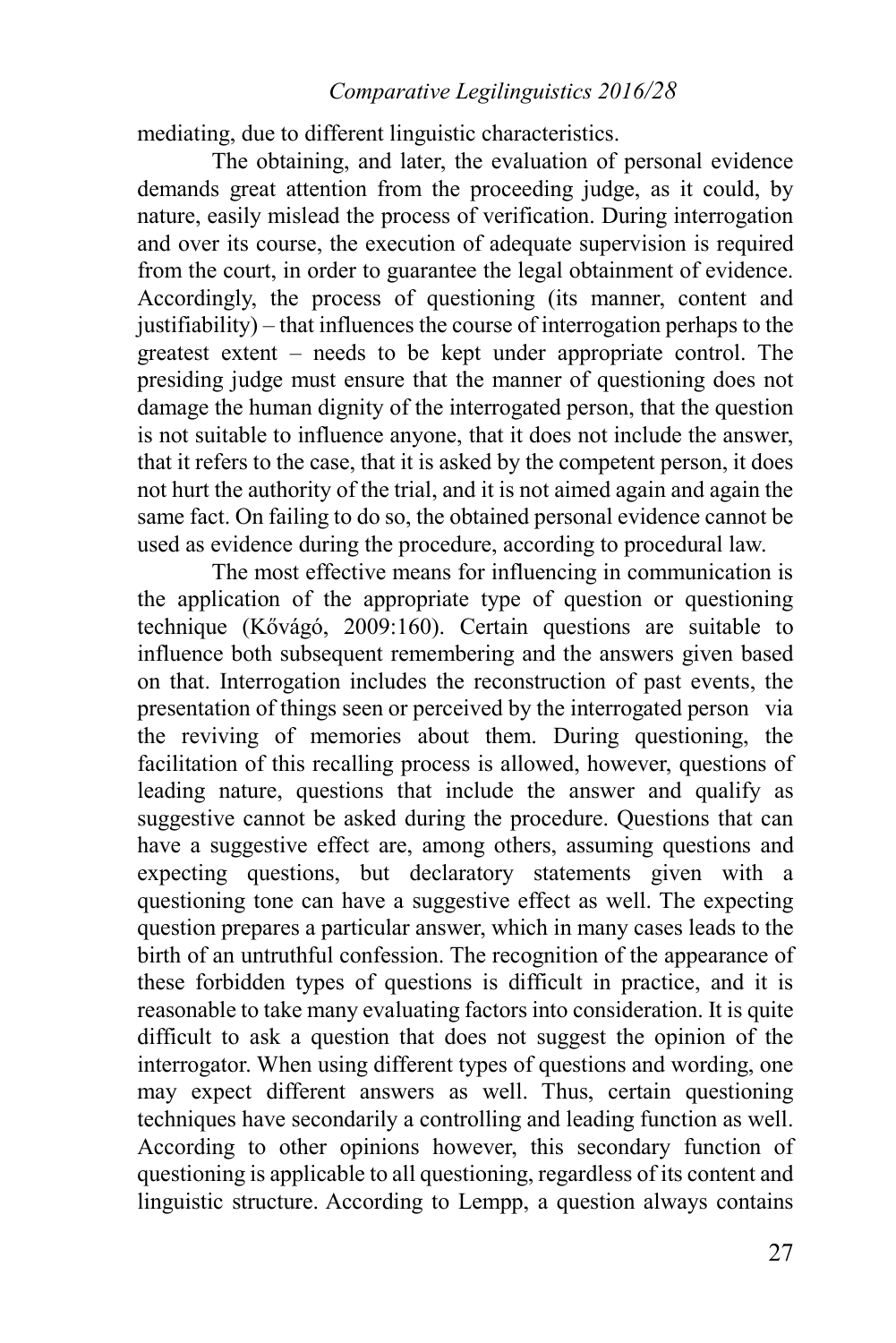assumption and presumption in an implicit way, over which the participants cannot always have command at their free will (Lempp, 2002: 397). The procedural rules of guarantee regarding interrogation, when asserted, fundamentally serve the prevention of influencing. Influencing can even endanger the establishment of the objective truth (Elek, 2007: 142).

It is quite a demanding expectation of practice, to appropriately word a question. The interrogator is expected to possess the necessary knowledge regarding the questioning techniques and the different effects of the different types of questions. We can find an endless row of question types in studies of special literature: leading questions, test questions, loaded questions, control questions, questions with a focus on a conclusion, and the list goes on and on.

### **Decisions serving the linguistic presence**

Court interpretation is an activity employed for the sake of the establishment and continuation of communication between those participants of the procedure who speak different languages. The collection and evaluation of the personal evidence prior to the application of the penal law sanction, and the possible exploration of the statement of facts depend on the interpreter proceeding appropriately in case the procedure has participants of different languages.

"One of the basic principles of the right to a fair trial is the 'legal presence' of the accused at the trial, and this presence in a legal sense assumes a 'linguistic presence' as well." (González, 1998: 53).

From the right of the accused to defend themselves and to have a defense lawyer, comes the right to be able to communicate with the lawyer, and this appropriate communication is one of the most important prerequisites of getting to know the circumstances that are relevant for the statement of facts and defense, and of the establishment of the defense strategy. In connection with this, albeit indirectly, it is also necessary that the accused understands the point and process of the criminal procedure which is being conducted against them. And this requires an interpreter to help those, against whom a procedure is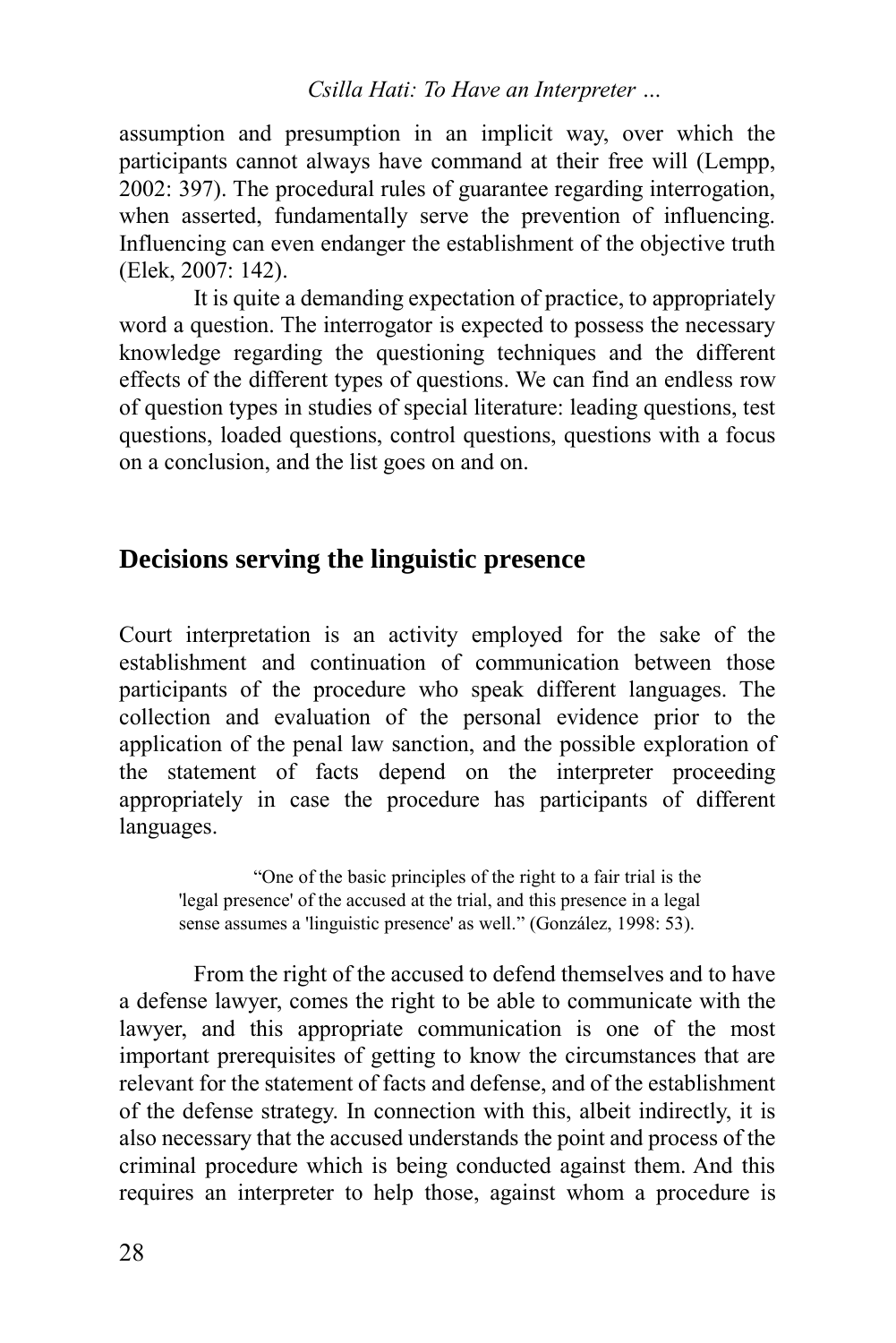### *Comparative Legilinguistics 2016/28*

conducted, in absence of the necessary linguistic knowledge.

The development of human rights and language rights after the Second World War introduced the establishment of the right to interpretation or translation as well. In the history of the declaration of the right to interpretation, the European Convention on Human Rights (1950) drafted by the Council of Europe can be considered a milestone, which records the following as part of a fair trial:

"Everyone charged with a criminal offence has the following minimum rights: to have the free assistance of an interpreter if he cannot understand or speak the language used in court." (Section 6, Point 3/e)

The same rights are established by the International Covenant of Civil and Political Rights (1966) drafted by the General Assembly of the United Nations.

The European Parliament accepted with great majority the Directive 2010/64/EU of the European Parliament and of the Council, which sets out the common minimum rules in the field of interpretation and translation in criminal proceedings, to improve mutual trust between European Union countries.

According to the Directive, cost-free and satisfactory linguistic assistance must be provided, to ensure the ability of the persons being suspected or accused of a criminal offense who do not speak or understand the language of the procedure to exercise their right to defense, and in defense of a fair trial.

"Member States shall ensure that suspected or accused persons who do not speak or understand the language of the criminal proceedings concerned are provided, without delay, with interpretation during criminal proceedings before investigative and judicial authorities, including during police questioning, all court hearings and any necessary interim hearings." (Section 2 (1))

It is important to emphasize what is established in Section 5 of the Directive, that discusses the quality of interpretation and translation to a great detail, emphasizing training and qualification. The practical background is a complaint often mentioned in the trade, namely, that court interpretation is provided by interpreters without proper training and court experience.

By November 2013, the Parliament of Hungary adapted the provisions of the directive into the national law (however, it does not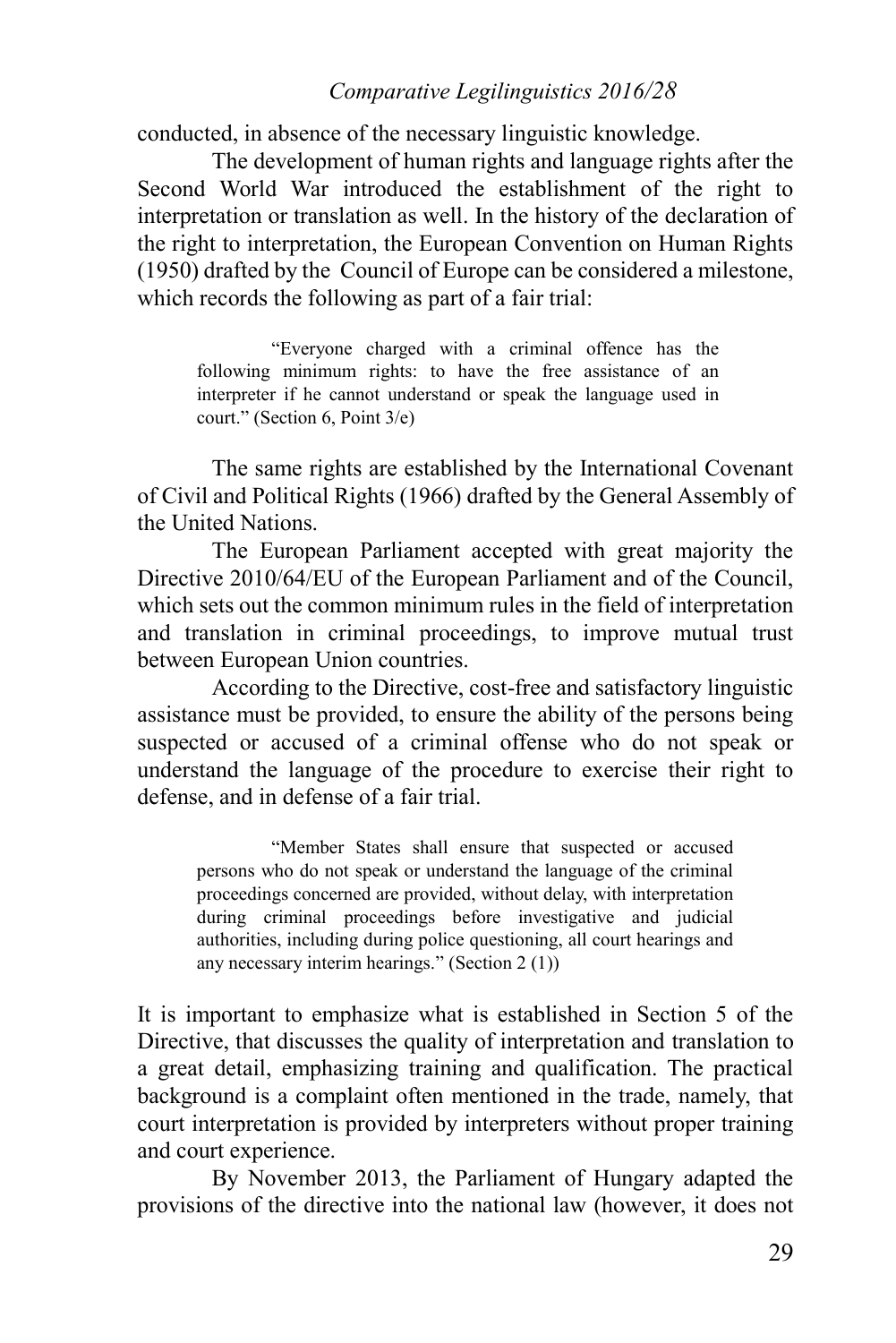include the requirement of the appropriate qualification of the interpreters employed during the criminal procedure).

While the European Court of Human Rights (further on, the Court) is ready to acknowledge limitation on certain implicit partial rights of fair trial – as for example the right to remain silent, and the right of the defense to know all the evidence collected by the prosecution – as long as the rest of the guarantees provide enough assurance to preserve the fairness of the procedure, limiting the right to a free interpreter violates the fair nature of the procedure.

The right to a free interpreter is a personal right, a privilege. Also, the right to linguistic presence, to linguistic participation secured by the assistance of an interpreter is a prerequisite primarily for the accused him- or herself for practicing the partial rights of a fair trial. Thus, by being denied the access to a free interpreter, the accused may lose further partial rights of the fair trial. Additionally, due to the lack of an interpreter, the rights of the other participants are damaged as well, by, for example, being limited in their right to comment.

# **"Does it violate the requirement of a fair trial...?"**

On 1 July 1981, Mr Georg Brozicek, a German national, was convicted by the Savona Regional Court (Italy) of, and was given suspended sentence of five months' imprisonment for, having resisted the police and committed assault causing bodily harm in 1975. In 1976, he had received in the Federal Republic of Germany notification from the prosecution of the institution of the proceedings, drafted in Italian, but he had returned it to the Italian authorities with a request – to which they did not reply – that they write to him in a language he understood.

The applicant claimed that he had not been informed of the nature and cause of the accusation against him (i) in a language which he understood and (ii) in detail.

The Court observed that the judicial notification sent to the applicant in 1976 constituted an "accusation" within the meaning of Article 6. The Italian judicial authorities should have taken steps to comply with the applicant's request to receive the notification in his mother tongue or in one of the official languages of the United Nations, unless they had been in a position to establish that the applicant in fact had sufficient knowledge of Italian to understand the purport of the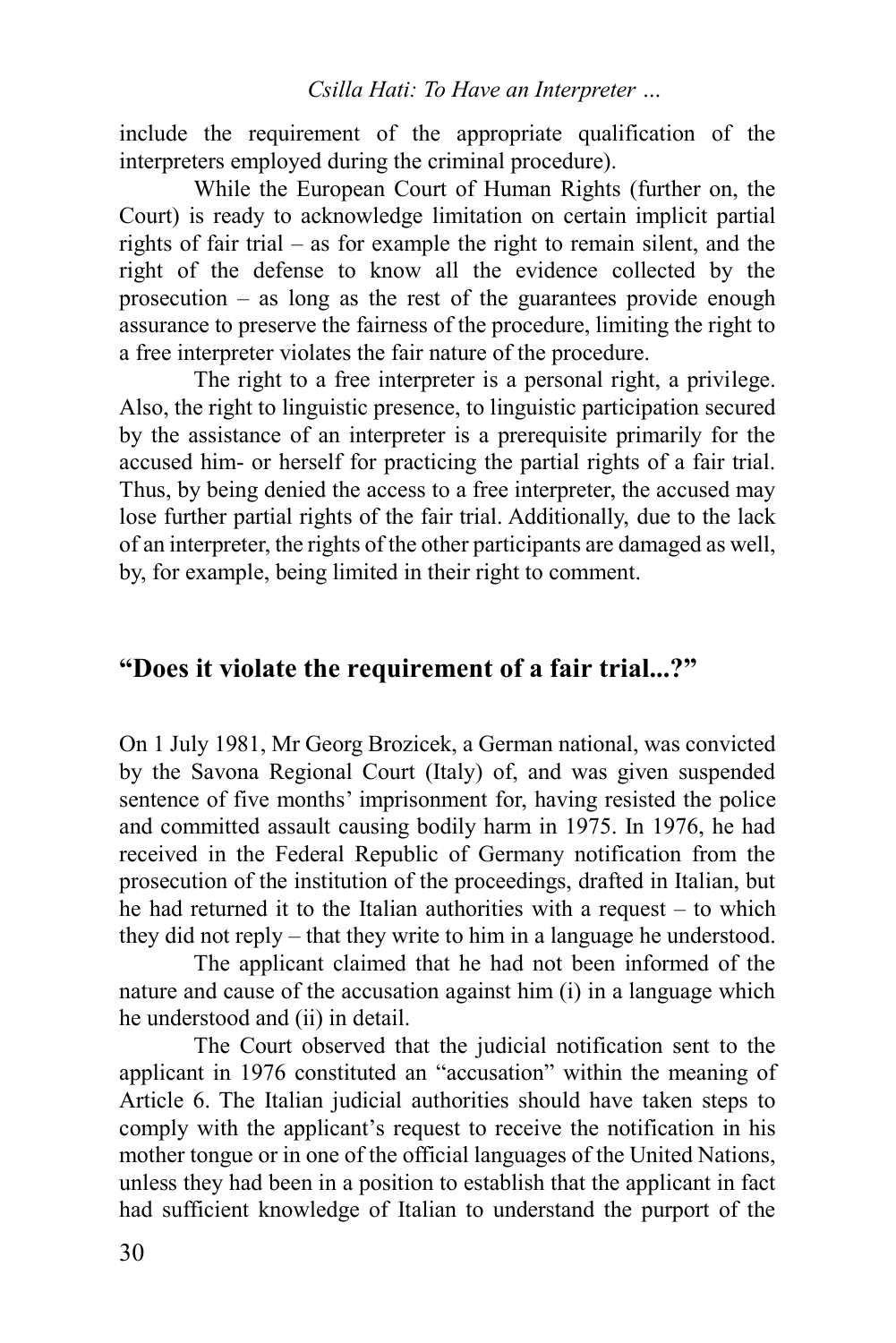charges brought against him.

The German courts conducted proceedings against Luedicke, Belkacem and Koc due to different crimes. Considering that none of them knew the language of the state to an acceptable extent, they were ordered to have an interpreter.

Mr. Gerhard W. Luedicke is a citizen of the United Kingdom and was, at the time of his application to the Commission, a member of the British Forces stationed in the Federal Republic of Germany. The Bielefeld District Court convicted him of a road traffic offence. He was fined and ordered to pay the costs of the proceedings, including the interpretation costs.

Mohammed Belkacem is an Algerian citizen. The Juvenilye Court convicted him of assault occasioning bodily harm. He was sentenced to four weeks' imprisonment (Dauerarrest) – a sentence deemed to have been served during his detention on remand – and to a fine of DM 500, and he was ordered to pay the costs of the proceedings, including the interpretation costs.

Mr. Arif Koç, a Turkish citizen. The Assize Court attached to the Regional Court (Schwurgericht beim Landgericht) at Aachen convicted Mr. Koç of causing grievous bodily harm. He was sentenced to a year's imprisonment, but the balance of his sentence remaining after allowance had been made for his detention on remand was commuted to a period of probation. The court ordered the applicant to bear the costs of the proceedings "with the exception, however, of the costs occasioned by the assistance of the Turkish-language interpreter, which costs are to be borne by the Treasury". On an "immediate appeal" by the public prosecutor's department, the Cologne Court of Appeal (Oberlandesgericht), in a fully reasoned decision delivered on 5 June 1975, set aside the Assize Court's judgment insofar as it related to the interpretation costs.

The Court finds, as did the Commission, that the terms "gratuitement"/"free" in Article 6 para. 3 (e) (art. 6-3-e) have in themselves a clear and determinate meaning.

The Court concludes that the right protected by Article 6 para. 3 (e) (art. 6-3-e) entails, for anyone who cannot speak or understand the language used in court, the right to receive the free assistance of an interpreter, without subsequently having claimed back from him payment of the costs thereby incurred (Luedicke, Belkacem and Koc – Germany, 28, November, 1978).

It appears as a linguistic prerequisite that people accused of a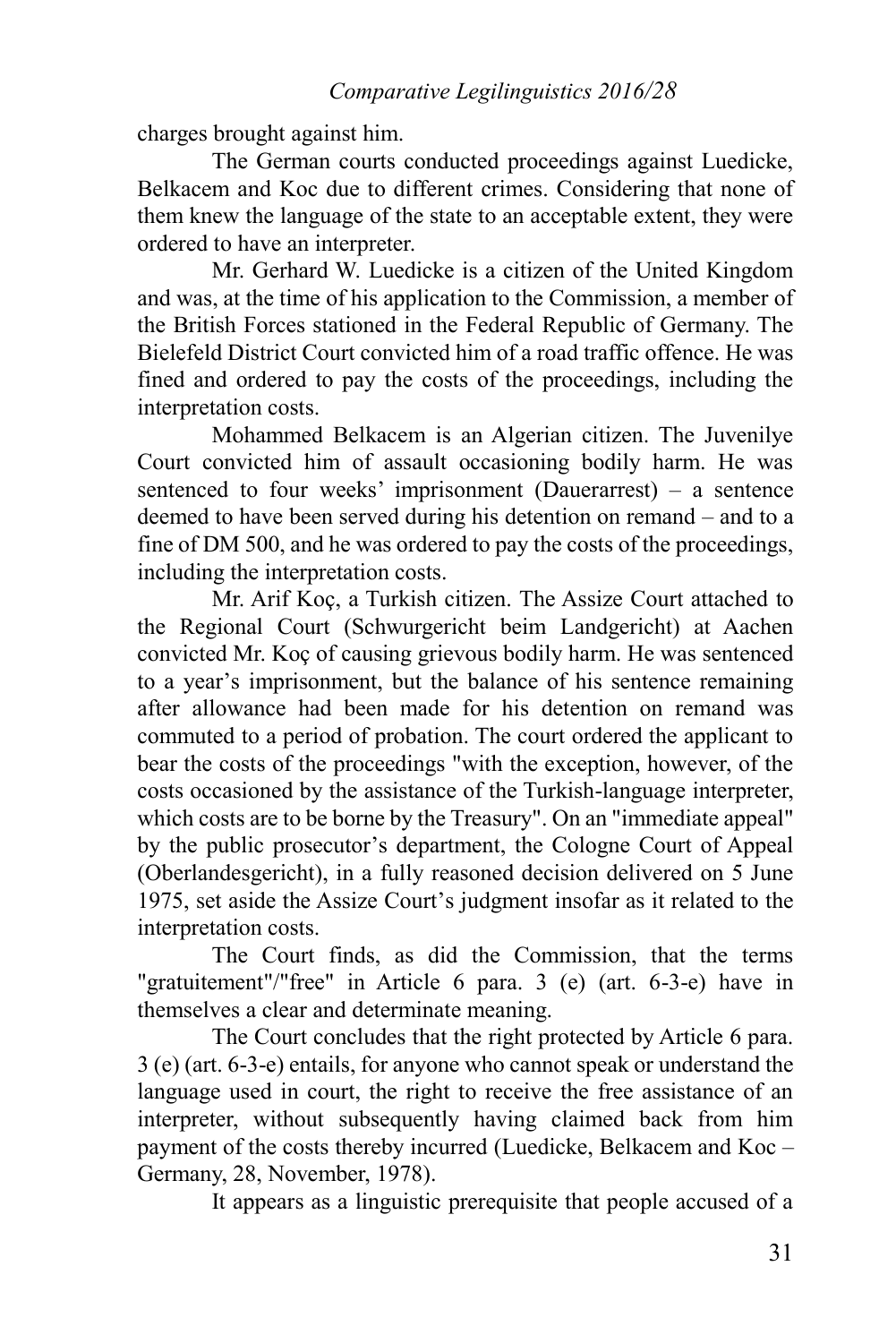certain crime have to be informed on a language that they understand. During the examination of a specific case, we would like to mention the criminal procedure of an American citizen in Austria, and the evaluation of the actual and presumed damage in Strasbourg.

Mr Kamasinski claimed that at the hearing on 16 February 1981 at which the indictment was served on him only the titles of the crimes alleged were made known to him in English, but not the material substance upon which the charges were grounded.

The Court infers from the evidence that, as a result of the oral explanations given to him in English, Mr Kamasinski had been sufficiently informed of "the nature and cause of the accusation against him", for the purposes of paragraph 3 (a) of Article 6 (art. 6-3-a). In the Court's view, in the particular circumstances the absence of a written translation of the indictment neither prevented him from defending himself nor denied him a fair trial. Accordingly no breach of Article 6 (art. 6) can be found under this head (Kamasinski – Austria, 19 December, 1989).

The next decision of the High Court of Justice examines the lack of interpreter assistance not from the aspect of human rights or of a fair trial, but provides a guideline for the evaluation of the criminal procedure regulation infringement that results from it.

"No such procedural regulation infringement is realized that would lead to unconditional invalidation, so revision cannot be considered as wellgrounded, when the court does not employ an interpreter (or employs an inappropriate one) at the interrogation of a witness not familiar with the Hungarian language. The consequence of this so-called relative procedural regulation infringement is that the confession of the witness obtained without an interpreter cannot be considered as evidence."

According to the rules of criminal procedure, if a person with a native language other than Hungarian wishes to use his or her native language or another language during the procedure, an interpreter must be employed. Considering these regulations, the interpreter has an obligation to participate in and contribute to the procedural actions, where a person, who is not confessing in Hungarian, is interrogated.

According to point II. D) of Article (1) of Section 373 of the Criminal Code, it is an unconditionally invalidating violation of procedural rules, if the court held the trial in the absence of such a person whose participation is required by law. However, judicial practice is adamant in the evaluation of the scenario where an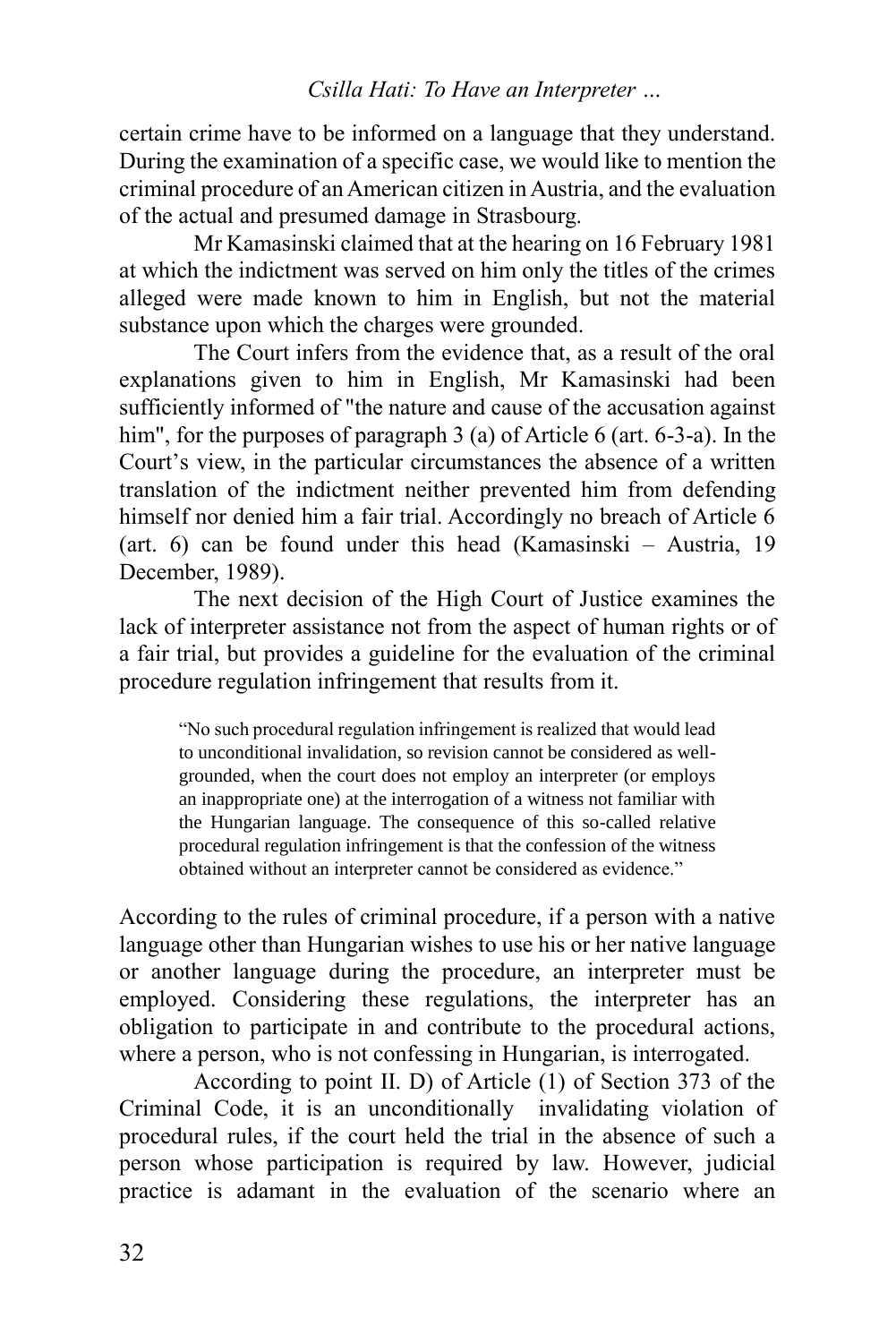unqualified interpreter is employed during the criminal procedure  $-$  it can only result in the invalidation of the challenged decisions, if this lack of qualification had a significant effect on the conduction of the procedure by limiting the legal rights of the people participating in the procedure. (CP 2005.312)

Via a relatively "recent" decision, the Court of the European Union declared its position regarding certain regulations of the directive 2010/64 EU of the European Parliament and of the Council about the right to employ interpreter or translation during the criminal procedure.

At a police check conducted on 25 January 2014, it was determined, first, that Mr Covaci, a Romanian citizen, was driving, in Germany, a vehicle for which no valid mandatory motor vehicle civil liability insurance had been taken out and, secondly, that the proof of insurance, the so-called green card, submitted to the German authorities by the person concerned.

The Traunstein Public Prosecutor's Office requested that any written observations of the person concerned, including an objection lodged against that order, should be in German.

By its question, the referring court asks, in essence, whether Articles 1 to 3 of Directive 2010/64 must be interpreted as precluding national legislation such as that at issue in the main proceedings which, in criminal proceedings, does not permit the individual against whom a penalty order has been made to lodge an objection in writing against that order in a language other than that of the proceedings, even though that individual does not have a command of the language of the proceedings.

Articles 1 to 3 of Directive 2010/64/EU of the European Parliament and of the Council of 20 October 2010 on the right to interpretation and translation in criminal proceedings must be interpreted as not precluding national legislation such as that at issue in the main proceedings which, in criminal proceedings, does not permit the individual against whom a penalty order has been made to lodge an objection in writing against that order in a language other than that of the proceedings, even though that individual does not have a command of the language of the proceedings, provided that the competent authorities do not consider, in accordance with Article 3(3) of that directive, that, in the light of the proceedings concerned and the circumstances of the case, such an objection constitutes an essential document.

In addition, it is important to note that Article 3(3) of Directive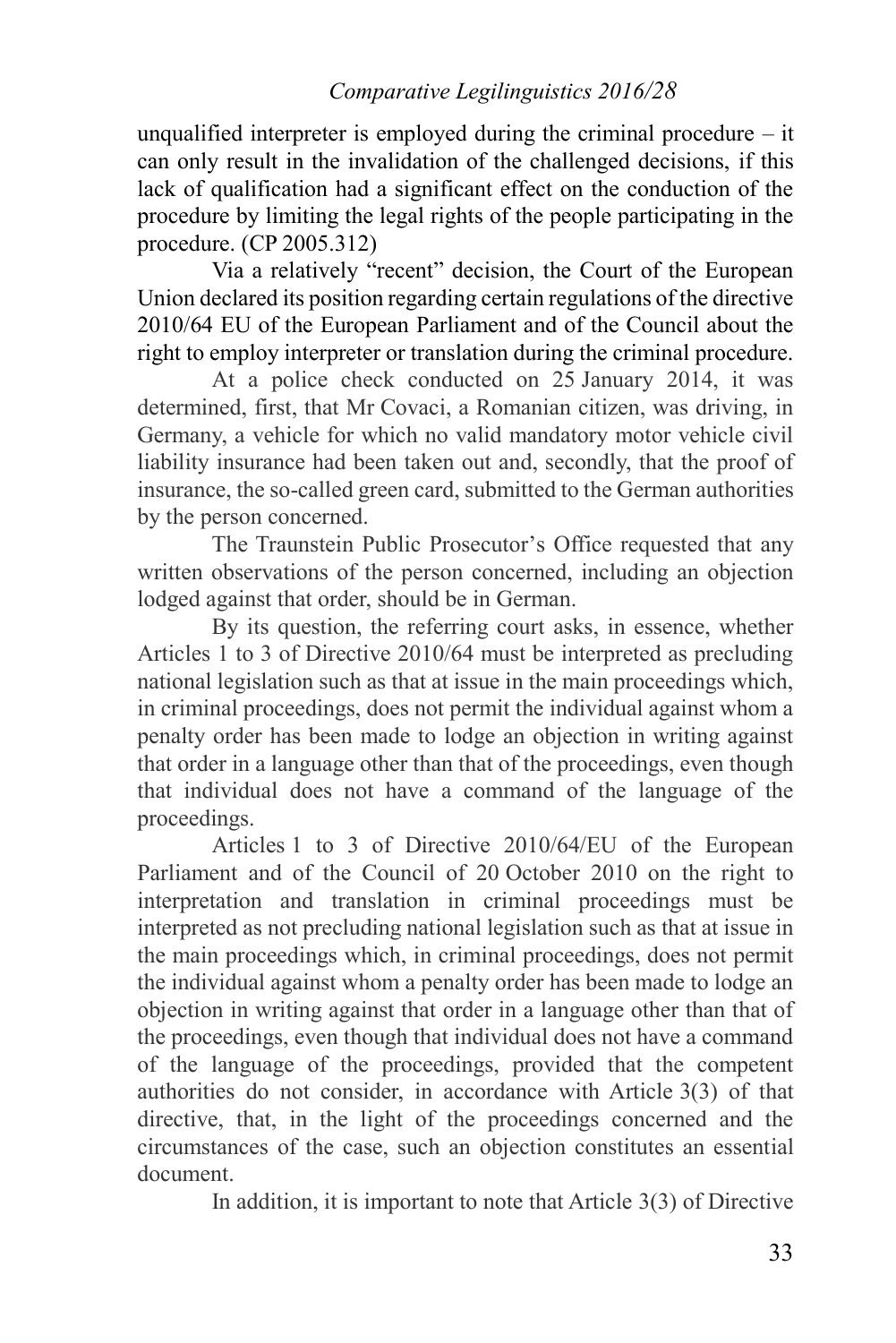2010/64 expressly allows the competent authorities to decide, in any given case, whether any document other than those provided for in Article 3(1) and (2) of that directive is essential within the meaning of that provision (C-216/14 15 October, 2015).

# **Communication by interpreter – the difficulty of ensuring guarantees**

The court interpreter has an exceptional authority during procedures, and thus, during criminal proceedings as well, as he or she is the only person understanding all the remarks in the courtroom. However, avoiding even the smallest change or modification during the presentation of the understood information is a very difficult task, the primary reasons of which we will discuss below.

"Since court interpreters interpret for participants from diverse backgrounds, they must be able to handle a wide range of registers from street slang to technical terms (Jieun, 2015:189)."

Loss of information as a result of translation or interpretation is a global problem, which is described well by the fact that many studies were published in the prominent journals of the world with the phrase "Lost in Translation" in their title. It can be considered an interpretation of the rigid phrase "Lost in Translation," when during the court procedure, courtroom interpreters translate a witness's testimony, errors are not just possible, they are inherent to the process.

Questioning can influence witnesses even when their native language is the same as of the interrogator. This influence can appear in any way, from the most innocent, almost imperceptible kind to the quite intimidating, inductive, thus, largely influential questions.

A question that is asked in front of everyone in the courtroom, and which is fully meeting the regulations, might transform into a forbidden question type, when conveyed by an interpreter who is less aware of the comprehensive knowledge on the questioning technique of the criminal proceedings. A question formulated by the court and hiding any subjective opinion might be conveyed with the expression of the interpreter's subjective train of thought when it is translated for the interrogator. Naturally, such influencing behavior of the interpreter,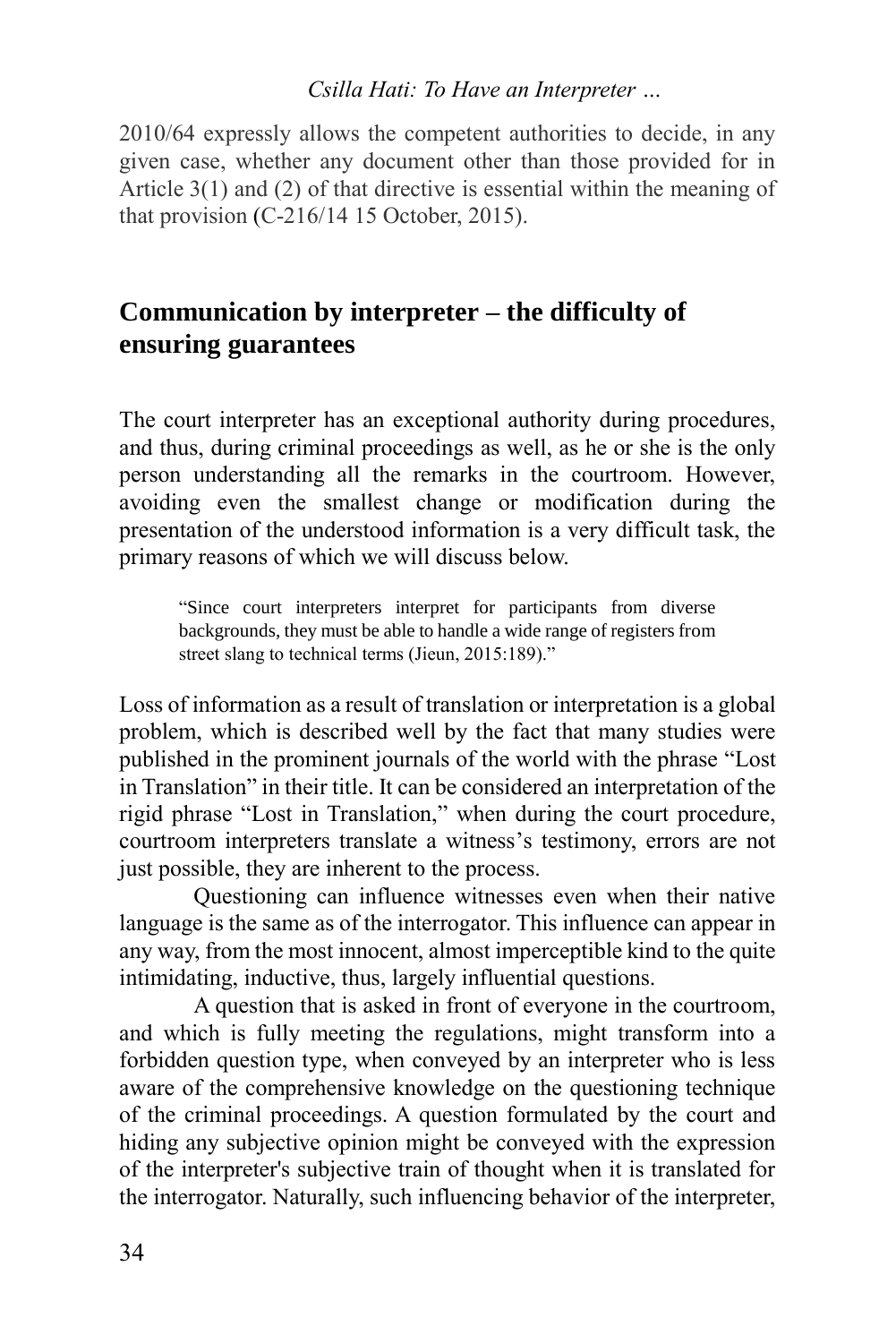who is fundamentally not interested in the outcome of the case, happens usually involuntarily.

Regarding the interrogating mechanism of the criminal procedure and influencing, we can read the following statement: "The risk of influencing is greater with the questions asked by the parties, than with the questioning done by the court (Elek, 2007:145)". In case of an interpreter assisting, this statement should be corrected as: the risk of influencing is significant in case of both questions asked by the parties, and questions asked by the court.

Hungarian language includes many polysemic words. When using our polysemic words, the interpreter has to go through the thought-process of exactly pinpointing the meaning relevant in the given context before translating it into another language. One needs to choose the word that corresponds the most from the vocabulary of the other language – which of course also offers the possibility to use many words with an identical, or synonymous meaning – after that. On the list compiled during the research with the aim of collecting those words of the Hungarian language with 25 or more meanings, one can find not only function words and verbs, but also adjectives (Papp, 1977: 157).

When establishing the statement of facts, defining the time of the perpetration as accurately as possible has a great importance. Hungarian language knows at least seven or eight synonymous words for describing the time of dawn (*hajnalodik*): *dereng*, *hajnallik*, *hajnalodik*, *pirkad*, *pitymallik*, *szürkül*, *virrad* (*megvirrad*). Daybreak does not happen in under a few seconds – in the summer it can last for more than an hour (Balassa, 1977: 186). Many languages, however, do not have such a diverse, continuous verb-system that is able to signify the exact period of the process of dawning. Thus, in intercultural communication, the information told by the parties speaking might be losing some of its accuracy due to the differences between the vocabulary of languages. The speaker, the mediator will gloss the exact meaning of information, if, instead of a carefully defined notion, he or she is forced to use a more generic phrase, due to linguistic characteristics. Apart from the generalization that leads to the blurring of information, the process is hindered further unfortunately by the involvement of the interpreter, a third person necessary because of the different linguistic knowledge of the speakers. The interpreter, as a person who is positioned outside of the process is forced during his or her work to mediate information between speakers of languages of quite different vocabularies without being aware of the exact intention,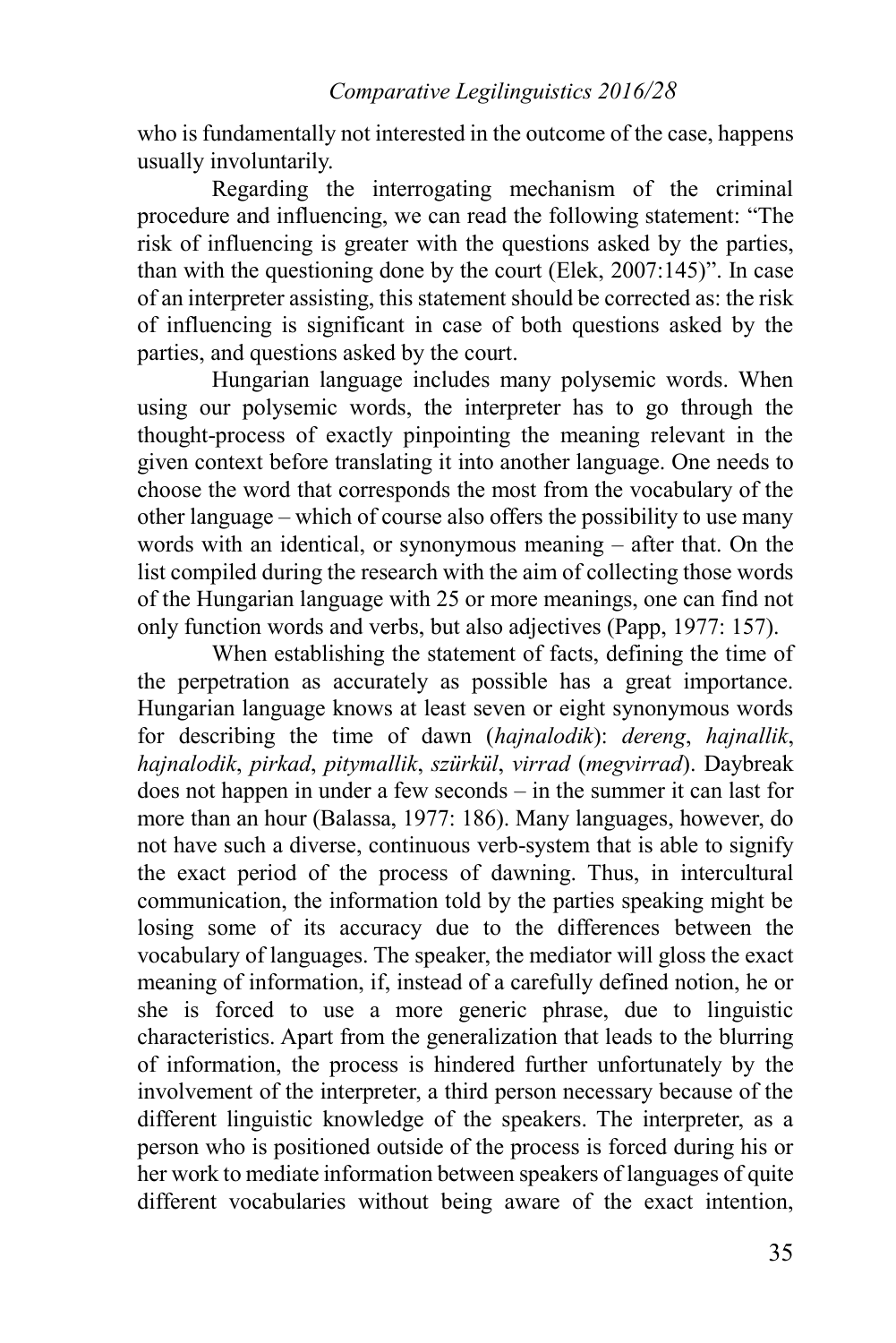consciousness and aim of the parties. The third person, who enters the communication between the participants of the procedure residing on the two ends of the establishment of the statement of facts (namely, the exact interrogator and the person providing information) necessarily due to the difference in the linguistic knowledge, can modify the content of information in the communication to a significant extent.

The different linguistic instruments are also well-represented by the fact that legal material written in the official languages of the European Union cannot always be translated into different languages while fully retaining the same meaning, as not only the languages, but also the linguistic systems show significant differences. Due to these significant differences between linguistic systems, not even the specific part of text prepared in advance can be translated without difficulties. The difficulties of translation and correlation surfacing as a result of the differences between linguistic systems further hamper the work of the interpreter functioning as an instant linguistic mediator.

The difference between linguistic systems, the validity of avoiding loan translation are represented by examples examined in foreign special literature as well. The example focuses on the pitfalls of translating between English and German language, regarding the use and translation of "ja" and "yes". The "ja" used in German means on the one hand "yes", but it is also often used as a filler word, to which the corresponding phrase in English is "um" or "well". When forgetting about this difference of linguistic systems during the interrogation of a witness or accused person, a German expression of hesitation could easily be translated as an unconditional agreement.

"People who belong to different cultures do not only speak different languages, but  $-$  what is even more decisive  $-$  they also even perceive the world itself in a different way" (Hall, 1987: 25).

Criminal procedure often also becomes a stage for intercultural communication. Intercultural communication is a type of communication, "during which the cultural comprehension and symbol systems of the people starting interaction with each other are different to such an extent that they modify the event of communication" (Samovar, 2007:10). So in this form of communication, verbal and nonverbal messages are exchanged between at least two people coming from different cultures.

Cultural and linguistic differences often greatly obstruct the full, or in many cases, even the partial understanding of the subjects of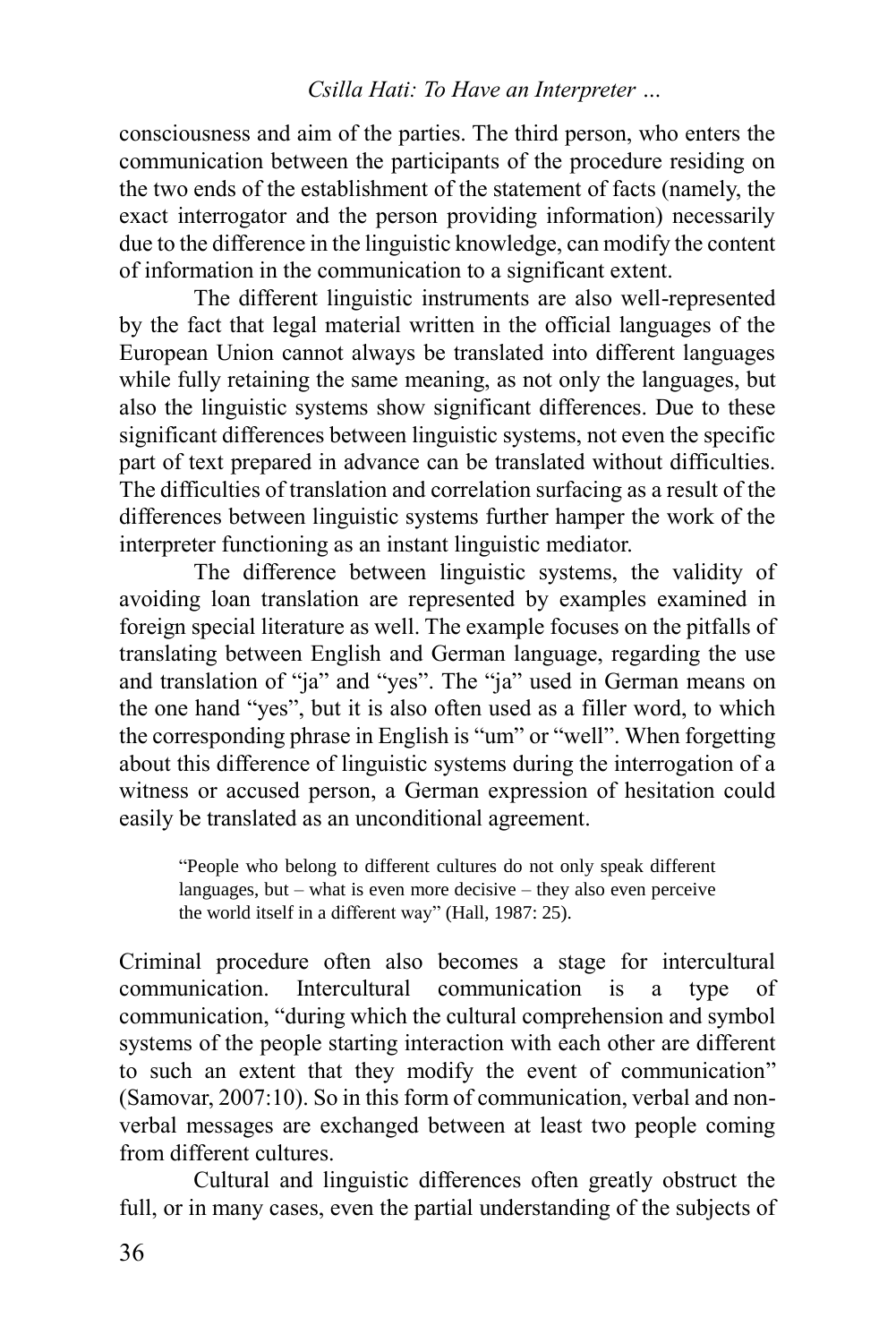communication.

Words, expressions and symbols are formed among the circle of the members of different cultural communities as a result of a long historical development. Their use and purpose inside the given community is generally accepted and understandable. National legal systems are results of long development and reflect the countries history and culture, and cause terminological problems in the translation process (Juszkiewicz, 2012:51). Beyond the denotative meaning of symbols, namely, beyond the lexical, literal meaning of the word, the connotative meaning – or its absence – can lead to the misunderstanding of the parties. Connotative meaning also includes the subjective associations of the user under the scope of the expressed thought.

The different styles of presentation and speech in different cultures can also be a source of misunderstandings. We can differentiate between, among others, direct, indirect, vivid, subtle, complementary, informal, formal, personal, contextual, instrumental and affective styles.

In cultures using the direct way of speech (the United States, England, Germany), individuals express their intention openly, while the ones using the indirect way (Asian cultures) express their thoughts often in an ambiguous, easily misreadable fashion (Neuliep, 2006:261).

The vivid style bases expression to a great extent on rhythm and the intensity of tone, the complementary style only shows the factual tone of the message alone, while the subtle style is characterized by an emotionally reserved delivery (Ting, 2005:178).

Based on the length of speech and the difference of the applied volume, we can differentiate between refined, exact and concise styles. The refined delivery of Middle-East is often colored by different metaphors, similes and attributes. The exact style is a characteristic of the Americans for example, while the concise style is usual in Japan and China, where silence has a great positive significance (Neuliep, 2006:264).

The instrumental style (for example in the United States and Canada) is aim- and result-oriented via persuasion and influencing, and draws understanding into the speaker's own scope of responsibility, while the affective style (for example Japan, China) pays more attention to the process of communication itself, while sharing understanding between the speaking and the listening party (Neuliep, 2006:268).

The silence used by the person giving confession requires different evaluation as well. A long silence has a rather negative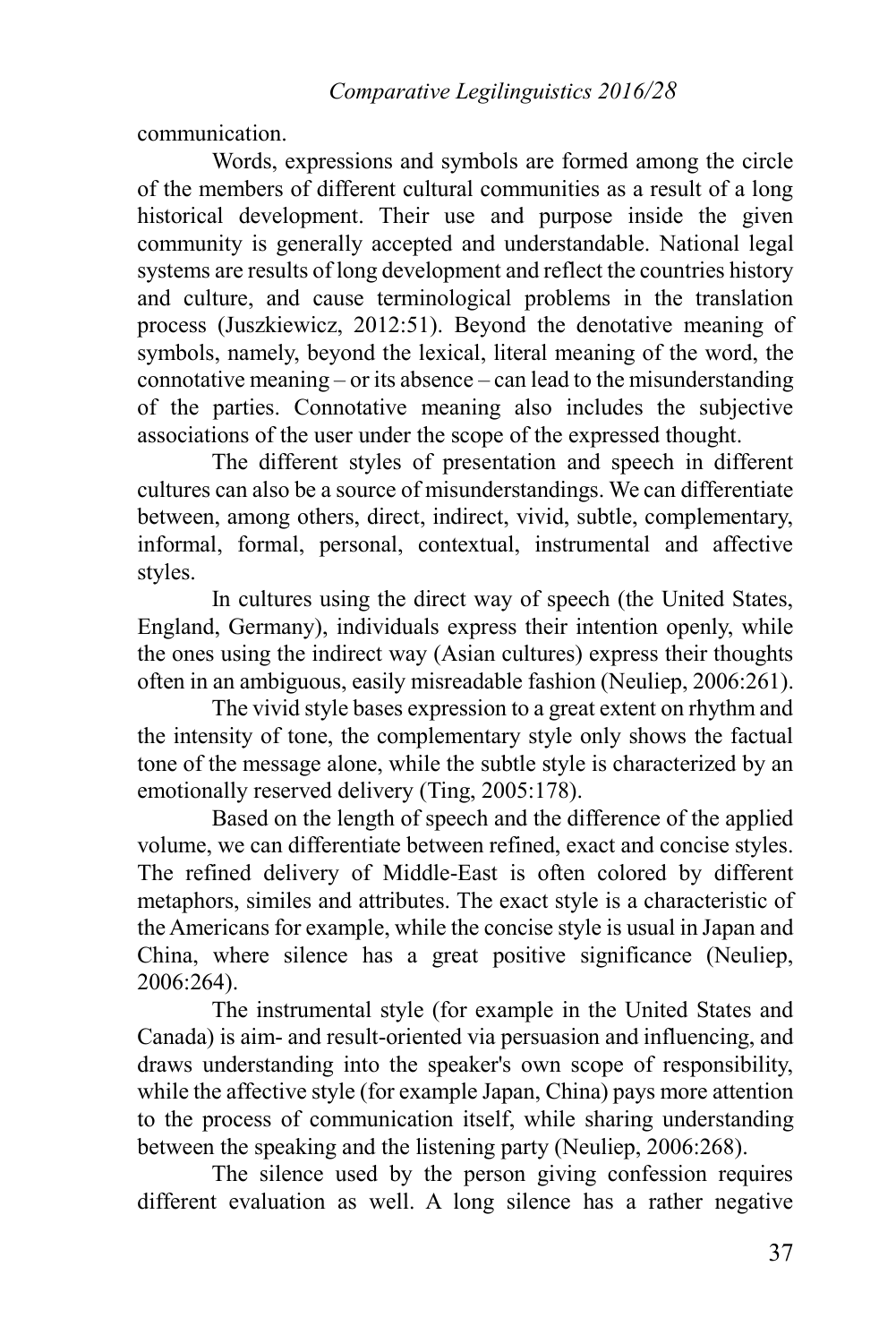meaning in Western cultures, whereas it is expressing respect and agreement. However, just to undermine the unanimity of interpretation, Eastern cultures also have a silence with a meaning of disapproval as well (Gudikunst, 2003:61).

It must be noted however – it can make the understanding of the thoughts expressed by the subjects of communication even more difficult –, that the meaning of many used abstract notions can be varied by the personality and the experiences of the individual, and by many other factors. Thus, the personal meaning behind such abstract notions as beauty or freedom may differ even between individuals who belong to the same cultural community.

"For the successful mediation of communication, one must have a knowledge about the culture of the involved parties. Statements should not be transplanted to the language of another culture semantically, but according to the intention of the message." The aim is fundamentally to reach the same effect (Hidasi, 2004:73).

Situation (gifts):

- Ez egy nagyon finom vörösbor, állítólag Liszt Ferencnek ez volt a kedvence, remélem, hogy Önnek is megnyeri a tetszését. - "This is a very fine red wine, allegedly the favorite of Ferenc Liszt, I hope You will like it as well."
- This is a bottle of red wine, many people claim it to be a quite good one... - English people do not approve of open praising, especially when it comes to gifts that are to be given.
- Amari oishii mono dewa nai keredomo, o-kuchi ni awanai kamoshiramasenga... - "This is not a very tasty wine, I am afraid You will not even like it..." - Despite the same intention, the Japanese wording is almost the opposite of the Hungarian one

We can see that an expression delivered with the same semantics would serve the expression of a significantly different intention.

Considering this, the court interpreter can basically act with full power (deviating from word-by-word translation) in the formulation of the sentences of questioning and confessing for the sake of the accurate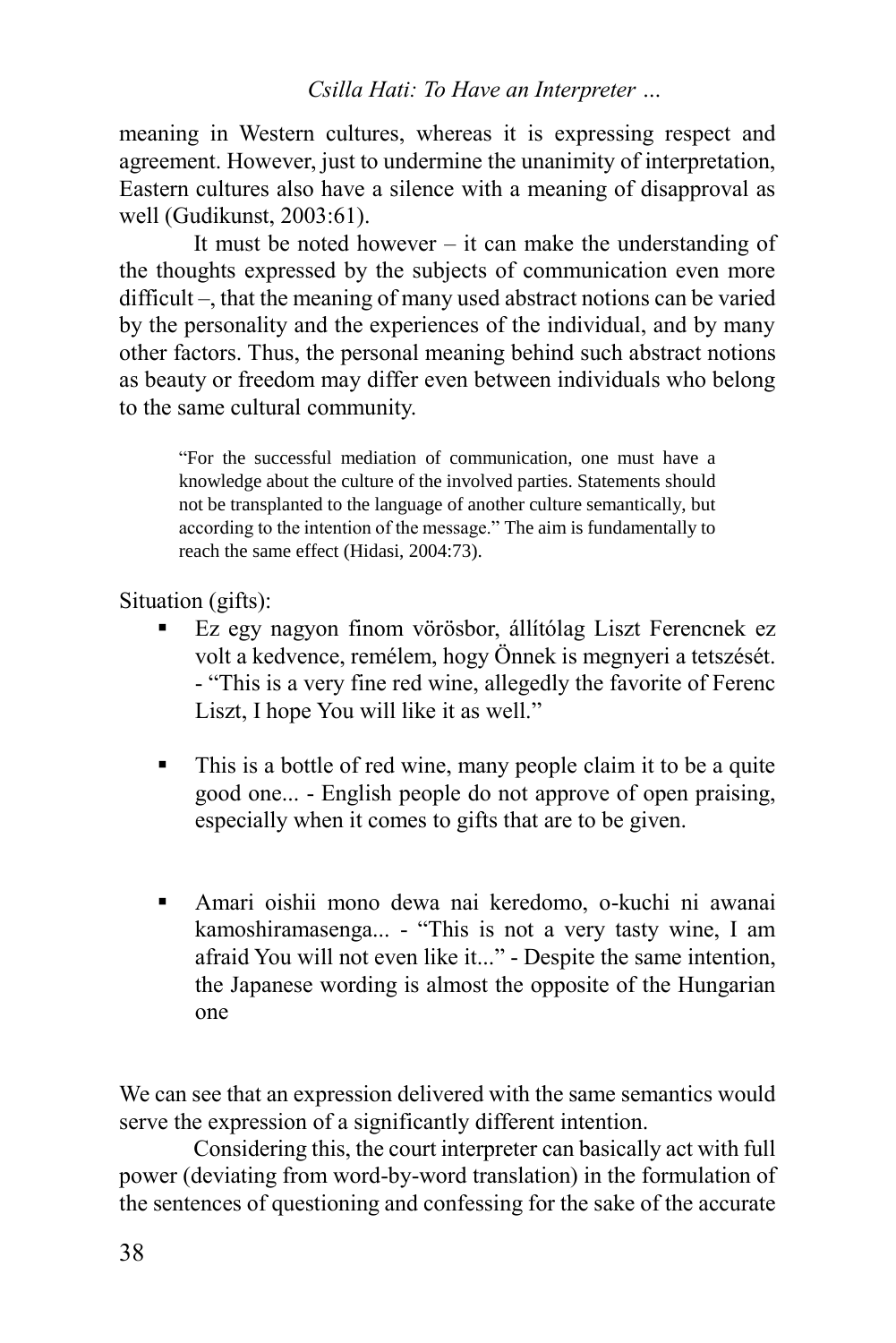mediation of intentions and messages, which activity is almost unverifiable by either the court, the prosecution or the defense, and thus, hinders the practical assertion of the principle of directness, of the contradictory process and of the direct conviction.

The danger of misinterpretation, and thus, the chance of the validity and credibility of the confession becoming questionable is increased when the narrative, psychological and cultural skills of the person giving the confession are weak, or if they lack education.

The area of syntx and lexis set off plenty of linguistic and cultural problems to be dealt with by the translator (Zygmunt, 2012:68).

Chances of mistranslation in the courtroom are increased when the judge, the prosecutor or even the defense lawyer are using complicated wording. It can happen that such a question is asked, that may not even be interpreted in the same way by two lawyers speaking the same language.

# **Closing thoughts**

The right to have a free interpreter is included among the rights of a fair trial with absolute validity, and denying this right will in every case turn the procedure unfair. Thus, the criminology and interrogatory rules of questioning through interpreter are different, when the interrogator is truly after unveiling the truth. This should be part of the basic knowledge of members of authority and the defense lawyer. However, the judge and the interpreter must be aware of the fact that certain parties may consciously employ linguistic instruments that result in the distortion of information.

This threat to the success of verification at interpreter-assisted interrogations is only amplified by the fact that neither the interrogator, nor the opposing party (prosecutor-defense) can express their objection against an ill-formed question due to a lack of linguistic knowledge. One of the components of the principle of directness, or, the requirement of the contradictory procedure – when the examination of the evidence and the obtaining of personal evidence happens in the crossfire of prosecution and defense – cannot be asserted in practice.

Thus, an interpreter-assisted interrogation can necessarily only provide personal evidence of lesser quality, as the principle of directness is asserted only indirectly and with a lesser quality.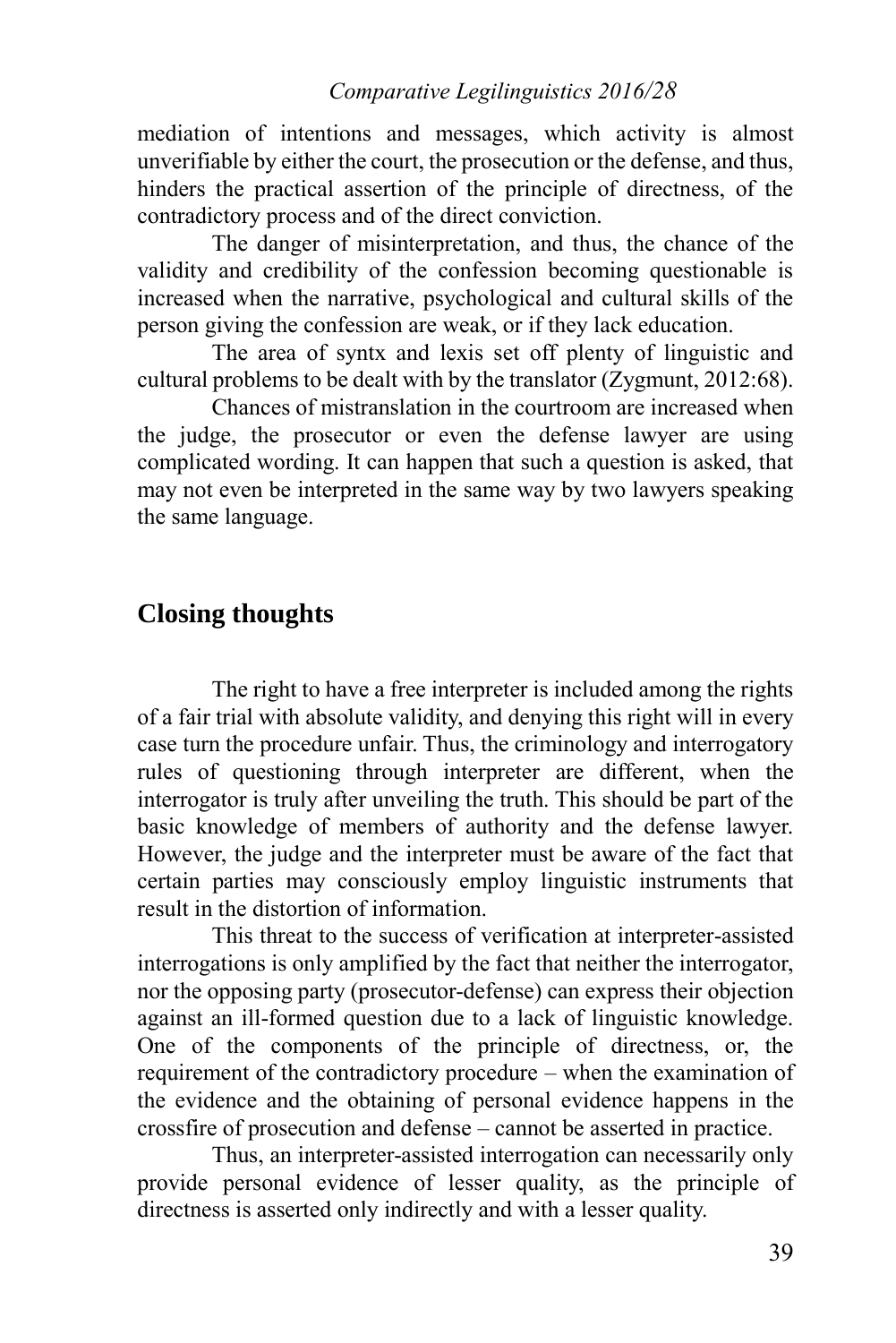The fact-finding activity of the court is an indirect cognitive activity based on factual conclusions, as it is not directly perceiving the fact that is to be verified. Indirect verification means further mediation (transposition). By citing the original question raised by János Neumann, Flórián Tremmel formulated the most fundamental question of verification, using the language of information theory. "How can one create a (practically) fully reliable system based on not fully reliable elements – so for example, on indirect evidence that only provides a basis of probability implication? In other words: how can one reach sufficient total evidence or complete verification." (Tremmel, 2006:126)

In case of having indirect evidence, the proceeding court undoubtedly faces a cognitive process, and an evaluating, and conviction-formulating process that is more complex and complicated. It is generally accepted in the literature of law that standalone indirect evidence is not actual evidence, and it can provide only the basis of probability implication. The need for further wide-scale verification is formulated. Regarding the acceptability of indirect evidence, one needs to examine the factual and objective nature, logical closure and relevance (Elek, 2014:40-50).

According to our views, the personal evidence of a lesser quality – due to the limited possibilities on asserting the procedural guarantees discussed above – acquired via interrogation mediated by an interpreter should fall under the same legal judgment as indirect evidence.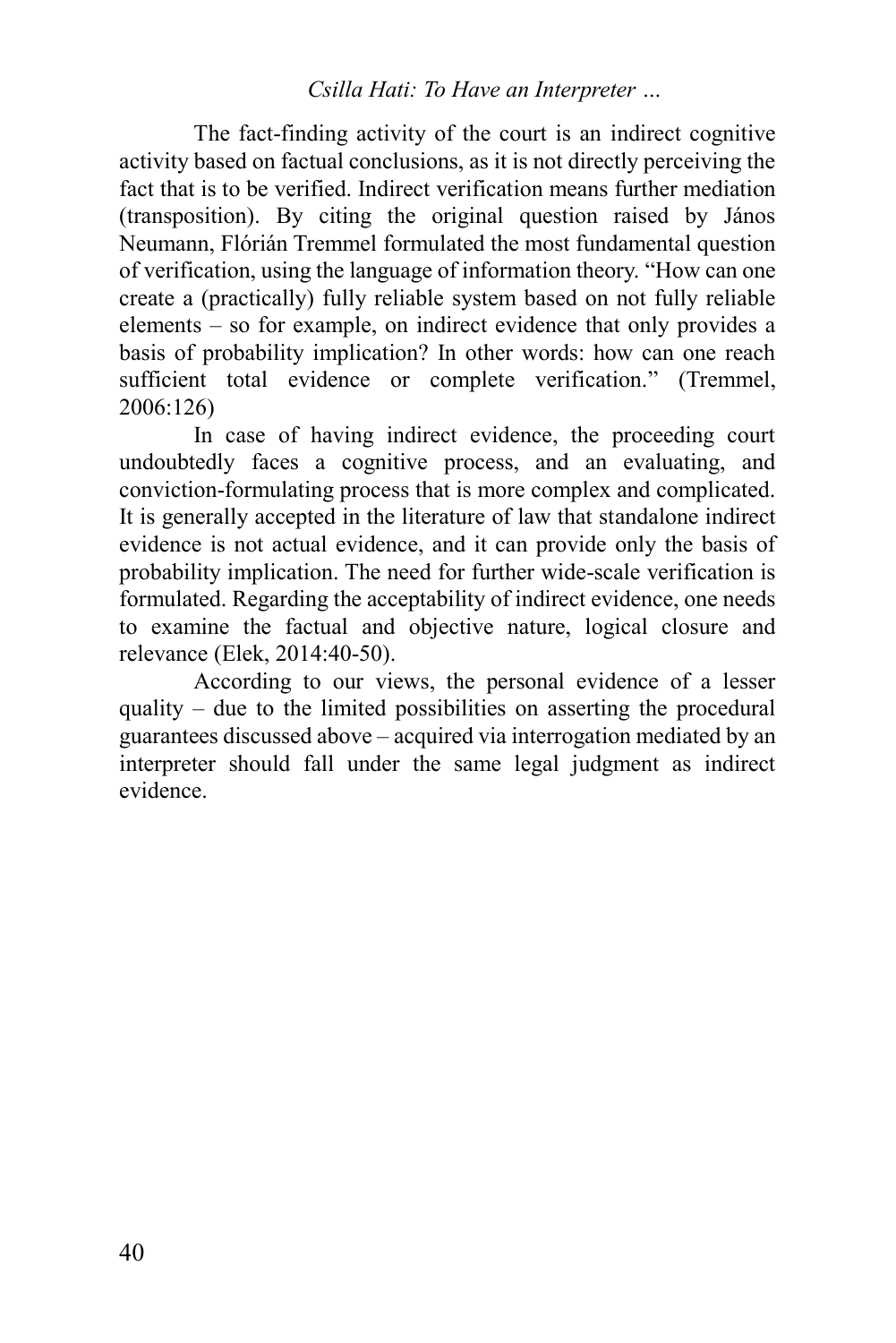# **Bibliography**

- Balassa, László. 1977. *A hajnalodik ige rokon szavai és a hajnal irodalmi ábrázolása*. In: *A mai Magyar nyelv.* (edited by Borbála Keszler) Budapest: Tankönyvkiadó.
- Elek, Balázs. 2007. *A vallomás befolyásolása a büntetőeljárásban.*  Debrecen: Tóth Könyvkereskedés Kiadó Kft.
- Elek, Balázs. 2014. *A bírói meggyőződés és a megalapozott tényállás összefüggései*. In: *Jura* 2014 XX./1.
- Gudykunst, William B. 2003. *Cross-cultural and Intercultural Communication.* Thousand Oaks (CA).
- González, Roseann D. (1994). The Federal Court Interpreter Certification Project: Defining World Class Standards for Court Interpretation. (Proceedings of IJET 4, Brisbane, University of Queensland) IN: GAMAL, Muhammad (1998): Court Interpreting. In: *Routledge Encyclopaedia of Translation Studies.* (edited by Baker, Mone) London/New York, Routledge.
- Hall, Edward T. 1987. *Rejtett dimenziók.* Budapest: Gondolat.
- Hidasi, Judit. 2004. *Interkulturális kommunikáció.* Scolar Kiadó.
- Horváth, Ildikó. 2012. *Interpreter Behaviour. A Psychological Approach.* Budapest: Hang Language School.
- Horváth, Ildikó. 2013. *Bírósági tolmácsolás.* Budapest.
- J. H, Lempp. 2002. *A helyes kérdezés módja.* Pszichoterápia.
- Jiun Lee. 2015. *How many Interpreters Does It Take to Interpret the Testimony of an Expert Witness? A Case Study of Interpreter-Mediated Expert Witness Examination.* In: International Journal for the Semiotics of Law. Volume 28, No.1
- Joachim, H. *A büntetőeljárás reformja Kelet- és Nyugat-Európában.*  Fordította: Bócz Endre. Magyar Jog.
- Jolán, R. Sandra, H. (ed.) (2009). *Interkultúrális és nemzetközi kommunikáció a globalizálódó világban.* Budapest: Budapesti Kommunikációs és Üzleti Főiskola.
- Juszkiewicz, Hanna. 2012. *Dissolution of Marriage: Functional Approach to Polish-English Translation of Selected Court Documents.* In: Comparative Legilingustics. 12/2012
- Kővágó, György. 2009. *A kommunikáció elméleti és gyakorlati alapjai.* Aula.
- Neuliep, James W. 2006. *Intercultural Communication. A Contextual*